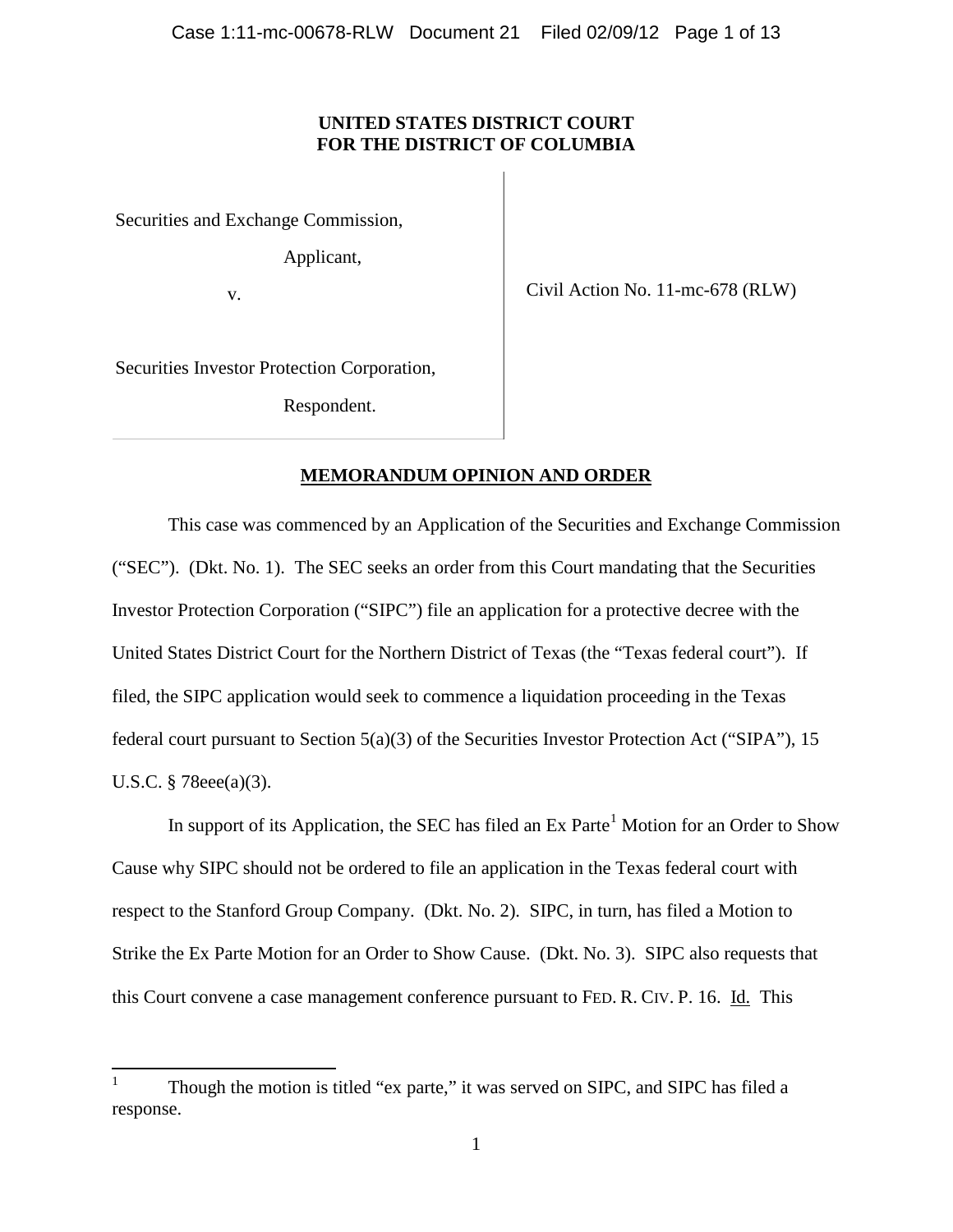#### Case 1:11-mc-00678-RLW Document 21 Filed 02/09/12 Page 2 of 13

matter is before the Court for resolution of the SEC Motion for an Order to Show Cause and the SIPC Motion to Strike.

### **I. BACKGROUND**

This case is an outgrowth of the 2009 collapse of a group of companies owned or controlled by Robert Allen Stanford. Stanford allegedly sold more than \$7 billion worth of certificates of deposit ("CDs") that were issued by the Stanford International Bank, Ltd. ("SIBL"), an Antiguan bank. The CDs were marketed by the Stanford Group Company ("SGC"), a now-defunct broker-dealer that was registered with the SEC and that was a member of SIPC. The SEC contends that Stanford actually misappropriated billions of dollars and operated a fraudulent "Ponzi scheme" in which obligations of the CDs were paid using the proceeds from the sale of new CDs rather than from earnings, liquid assets or reserves. Following an investigation, the SEC brought a civil enforcement action against Stanford and his entities in the Texas federal court. Federal prosecutors have also brought criminal charges against Stanford in that court. The Texas federal court has appointed a Receiver to oversee the assets of SGC and other Stanford entities. The Receiver reports that, as of February 2009, SGC had approximately 32,000 active accounts for which it acted as the introducing broker.

In early 2009, the Receiver asked SIPC to review whether the SGC customers who were allegedly defrauded were entitled to protection from SIPC. When Congress passed the SIPA, it sought to protect customers of failed broker-dealers who "found their cash and securities on deposit either dissipated or tied up in lengthy bankruptcy proceedings," leading to "disastrous effects on customer assets and investor confidence . . . ." SIPC v. Barbour, 421 U.S. 412, 415 (1975). Congress created SIPC, a non-profit, private membership corporation to which most broker-dealers registered with the SEC, including SGC, are required to join. Id. at 416. SIPC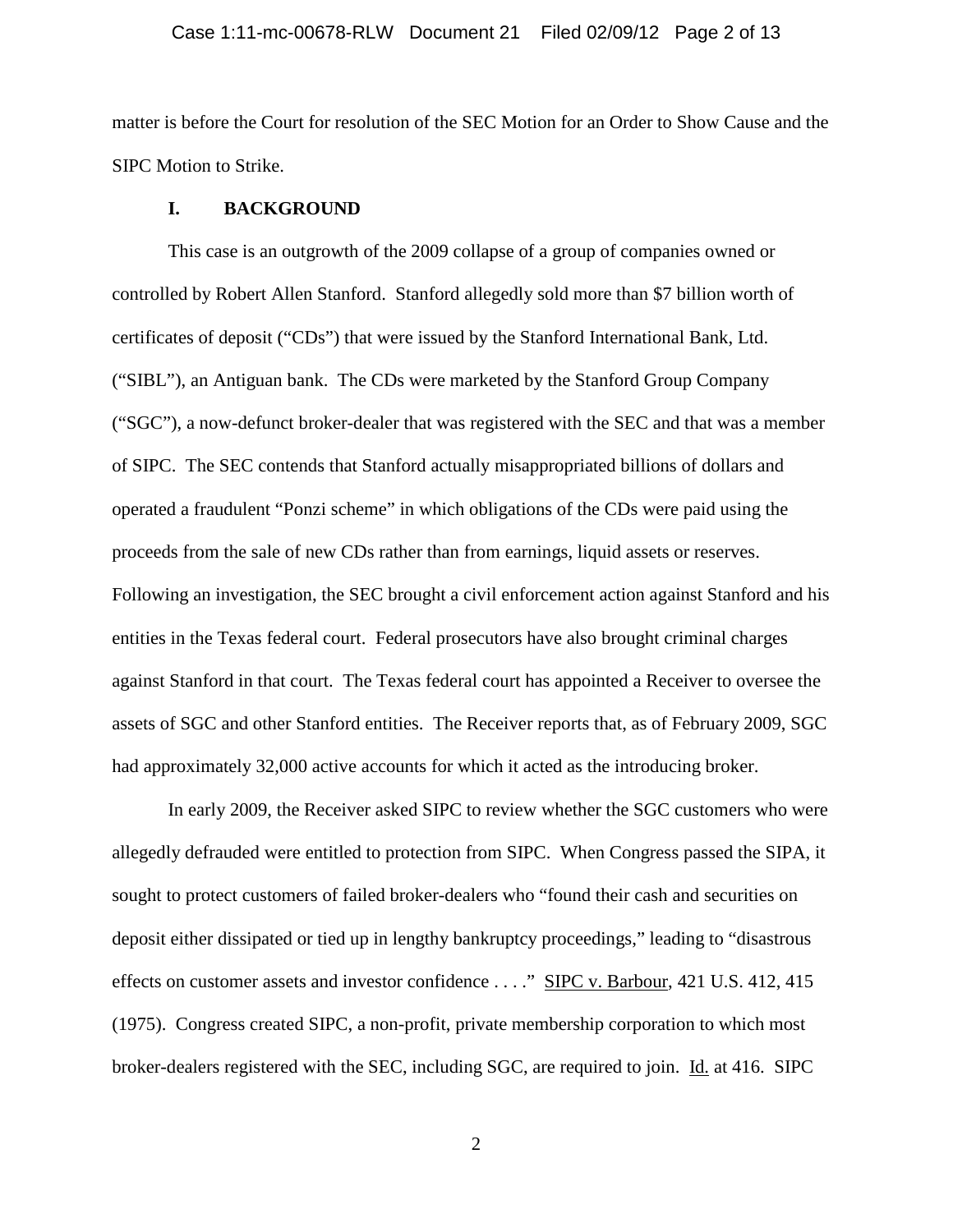#### Case 1:11-mc-00678-RLW Document 21 Filed 02/09/12 Page 3 of 13

members pay assessments, and when SIPC member firms encounter financial difficulties, SIPC has the authority to commence a "liquidation proceeding, applicable only to member firms, designed to accomplish the completion of open transactions and the speedy return of most customer property." Id. Such a liquidation proceeding is commenced by SIPC filing an "application for a protective decree" in the United States District Court. 15 U.S.C. § 78eee(a)(3)(A). If the court issues the decree, the court must appoint a trustee<sup>[2](#page-0-1)</sup> and order the removal of the liquidation proceeding to bankruptcy court. 15 U.S.C. § 78eee(b)(4). Once the trustee is appointed, customers of the SIPC member firm can file claims against the SIPA estate, and "[t]o the extent that the ratable distribution of customer property is insufficient to return to customers all cash and securities owed to them on a net basis, SIPA also provides for advances by SIPC to the trustee, within statutorily specified limits, to allow for additional relief to customers." 1 ALAN N. RESNICK & HENRY J. SOMMER, COLLIER ON BANKRUPTCY ¶ 12.02[1][a] at 12-9 (16th ed. 2011). The trustee would then evaluate each claim, and the claimant could appeal a denial of payment by the trustee to the bankruptcy court, and either the trustee or the claimant could appeal the ruling of the bankruptcy court, and so on. Id. at ¶¶ 12.11-12.16.

In this case, SIPC has declined to file an application for a protective decree for the SGC customers in the Texas federal court – the court which would have jurisdiction over the liquidation proceeding. SIPC has apparently concluded that the SGC customers are not covered by the statute because, among other grounds, SGC did not perform a custody function for the customers who purchased the SIBL CDs. (Dkt. No. 3 at 2-3). According to SIPC, the SEC shared this conclusion from sometime in 2009 until June 2011 when the SEC "abruptly reversed course." Id. at 3. This timing allegedly corresponds with a threat of a United States Senator to

<span id="page-2-0"></span><sup>&</sup>lt;sup>2</sup> The trustee is selected solely by SIPC. 15 U.S.C. § 78eee(b)(3).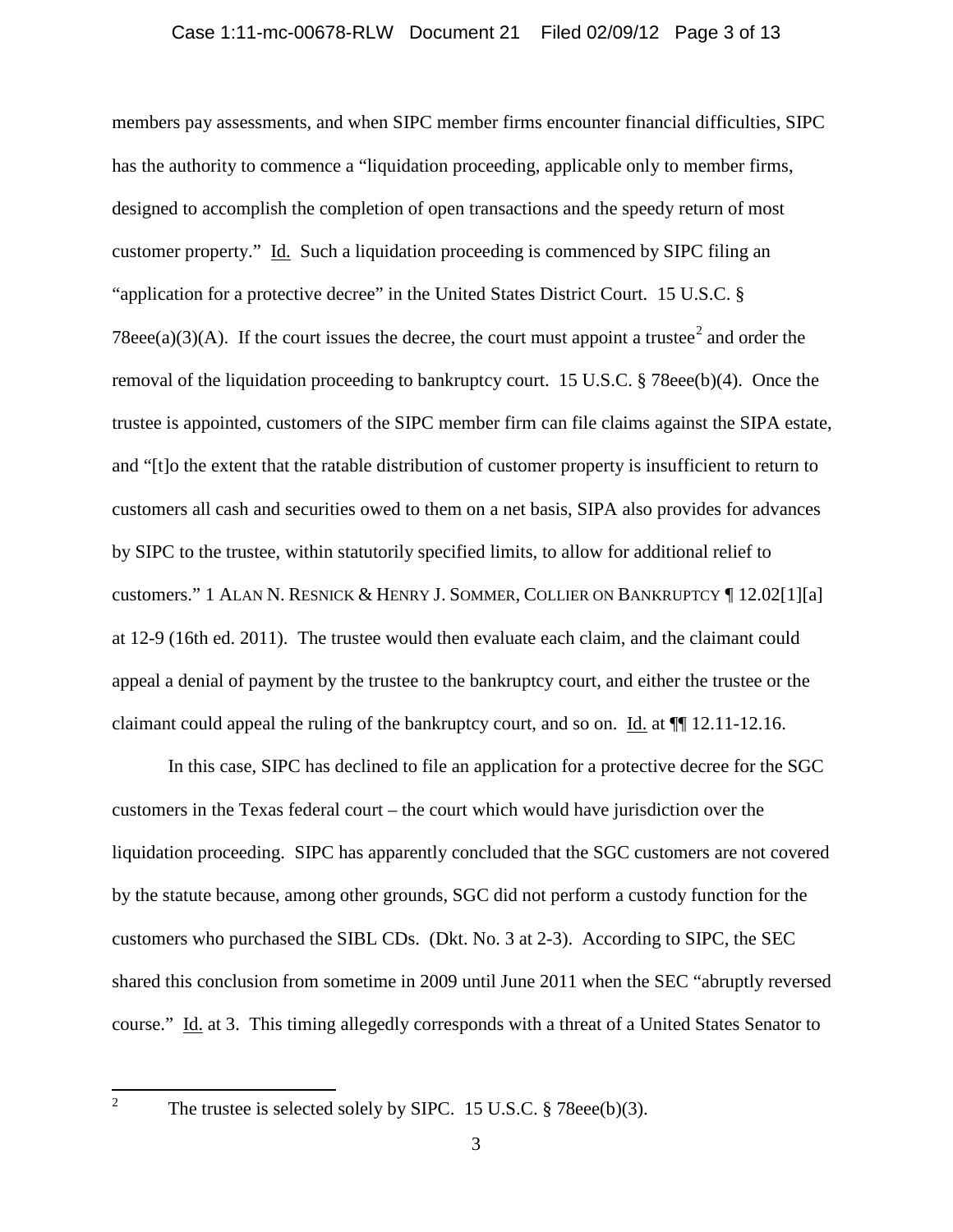### Case 1:11-mc-00678-RLW Document 21 Filed 02/09/12 Page 4 of 13

interfere with the confirmations of two SEC commissioners unless the SEC revisited the issue of SIPC protection for the SGC customers. Id. On June 15, 2011, the SEC delivered a formal analysis to SIPC ("SEC Analysis") arguing that SGC "has failed to meet its obligations to customers," that the SGC customers were in need of the protections of the SIPA, and that SIPC should seek to commence a liquidation proceeding. Id. at 3; Dkt. No. 1-3 at 2. SIPC has advised the SEC that it has considered the SEC Analysis, that it disagrees with the SEC, and that it will not seek to commence a liquidation proceeding.

The SIPA gives the SEC authority to seek to compel SIPC to file an application for a protective decree when the SEC believes that SIPC is failing to discharge its obligations under the statute. As set forth in the statute:

> In the event of the refusal of SIPC to commit its funds or otherwise to act for the protection of customers of any member of SIPC, the Commission may apply to the district court of the United States in which the principal office of SIPC is located for an order requiring SIPC to discharge its obligations under this chapter and for such other relief as the court may deem appropriate to carry out the purposes of this chapter.

15 U.S.C. § 78ggg(b). By its application to this Court, the SEC seeks to exert this statutory authority over SIPC. Both the SEC and SIPC advise the Court that this is the first instance in the 42 years since SIPA was enacted that the SEC has filed such an application. Thus, this is a matter of first impression.

#### **II. POSITIONS OF THE PARTIES**

At this stage, the primary dispute between the parties revolves around how this matter should be characterized and how it should proceed. The SEC contends that because the statute states that "the Commission may *apply* to the district court" for an order, the Commission need only file an application and that a formal complaint and summons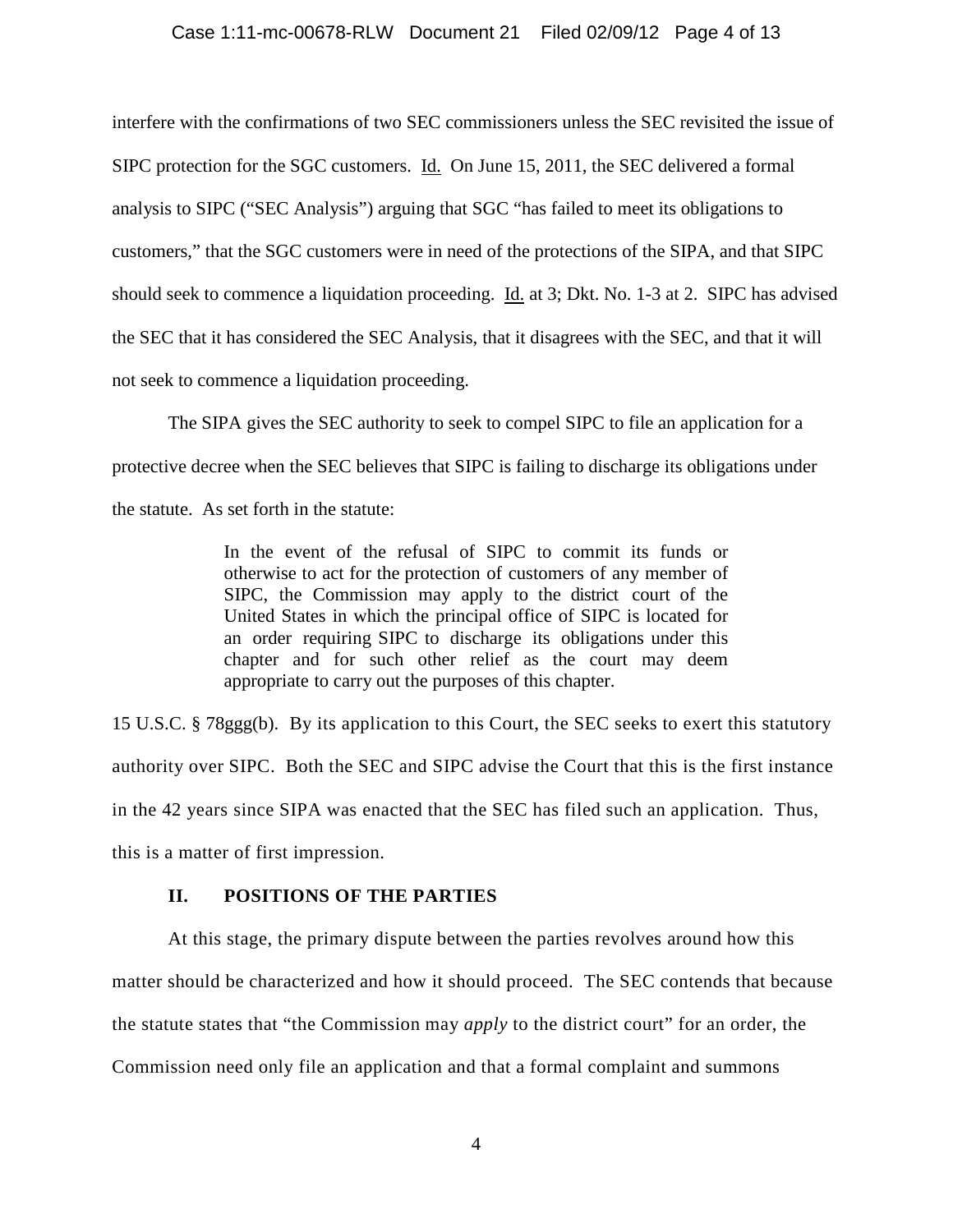### Case 1:11-mc-00678-RLW Document 21 Filed 02/09/12 Page 5 of 13

pursuant to Rules 3 and 4 of the Federal Rules of Civil Procedure are not required. The SEC further states that discovery is neither necessary nor appropriate, because the only issues before this Court are:

> (1) whether the Commission in fact has determined that SGC, a SIPC member, has failed or is in danger of failing to meet its obligations to customers; (2) whether one or more of the other statutory conditions required for a protective decree are met; and (3) whether SIPA Section 11(b) authorizes the Court to order SIPC to file an application for a protective decree in the Texas Court.

(Dkt. No. 2 at 4). Indeed, the SEC contends that its "preliminary determination that SGC has failed or in danger of failing to meet its obligations to customers is not subject to judicial review by this Court." Id. By its Motion for an Order to Show Cause, the SEC requests that this Court order SIPC to respond to the Application, and that, following such response, the Court conduct a summary proceeding to determine whether the Application should be granted.

SIPC, on the other hand, contends that the statutory language in SIPA does not require the Court to conduct a summary proceeding. SIPC argues that the SEC should file a formal complaint, that the parties should be allowed to conduct discovery, and that this matter should proceed as a normal civil action pursuant to the Federal Rules of Civil Procedure. (Dkt. No. 12 at 18-22). SIPC argues that the SEC's interpretation of SIPA is not entitled to deference by this Court and that the statutory language does not support the contention that the SEC's preliminary determination that SGC has failed to meet its obligations to its customers is unreviewable by this Court. (Dkt. No. 3 at 5). SIPC maintains that the SEC is seeking improperly to shift the burden onto SIPC and to evade review because the SEC cannot show that SGC's customers meet the statutory requirements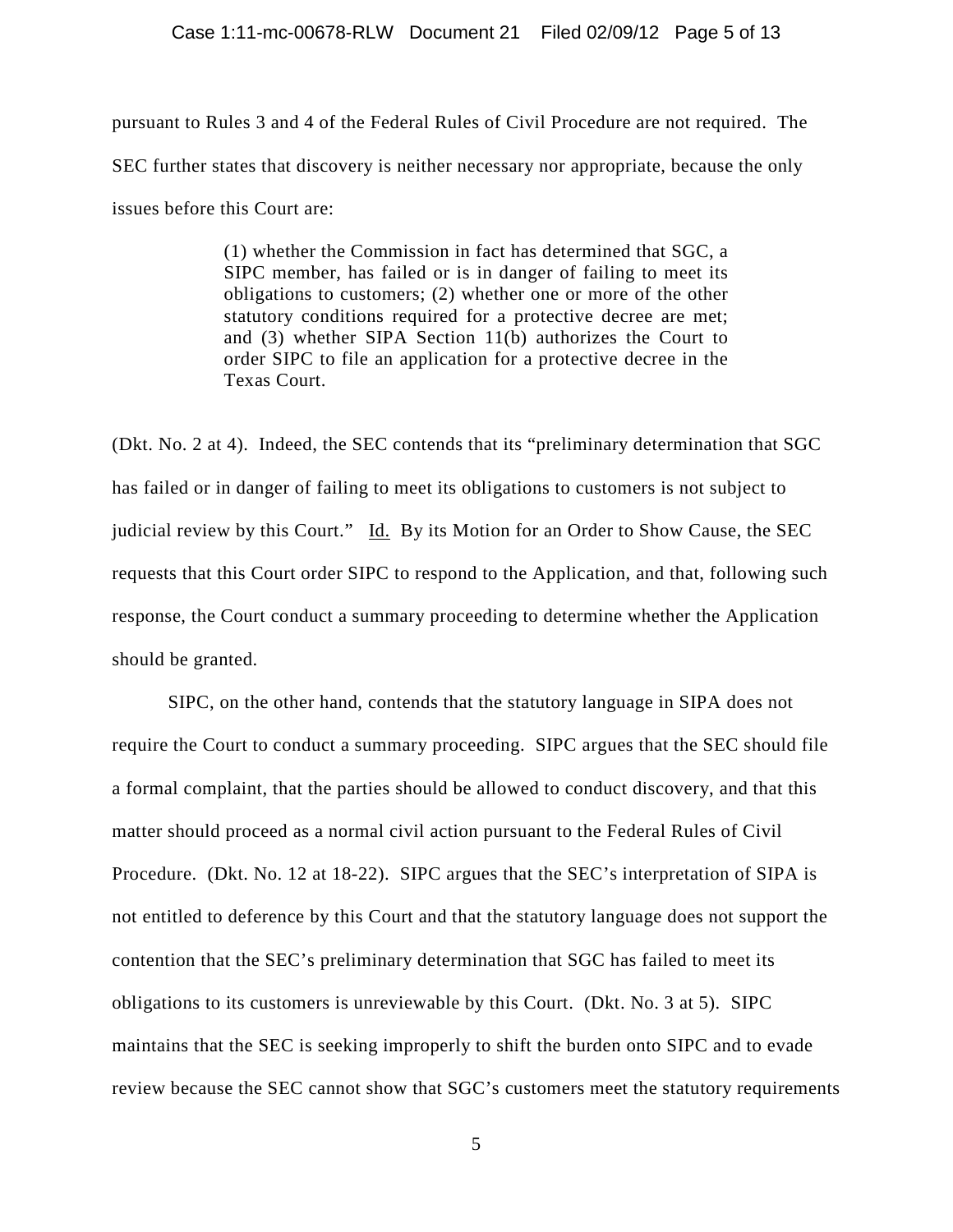necessary to obtain the protections conveyed by a SIPC liquidation proceeding. (Dkt. No.

12 at 6-7). SIPC argues that tens of thousands of claims seeking over \$1 billion are likely

to be filed if a liquidation proceeding is filed, and that, because those claims have no merit,

the adjudication and defense of those claims will impose a large and unnecessary cost upon

SIPC. Id. at 3.

### **III. THE NATURE OF THE ACTION**

The analysis must begin with an examination of the Federal Rules of Civil Procedure.

Rule 1 provides:

These rules govern the procedure in all civil actions and proceedings in the United States district courts, except as stated in Rule 81. They should be construed and administered to secure the just, speedy, and inexpensive determination of every action and proceeding.

FED. R. CIV. P. 1. Rule 2 adds, quite simply and directly, that "[t]here is one form of action—the civil action." FED. R. CIV. P. 2. Unless an exception listed in Rule 81 applies, civil actions are required to commence by the filing of a complaint, followed by the issuance and service of a summons. See FED. R. CIV. P. 3, 4.

As noted by the Supreme Court, however, Congress can expressly provide by statute "to allow proceedings more summary than the full court trial at common law."  $N$ . H. Fire Ins. Co. v. Scanlon, 362 U.S. 404, 407 (1960). In one of the examples cited in Scanlon, see id. at 407 n.6, the Supreme Court observed that Congress had clearly expressed an intent for summary proceedings in two provisions of Section 67 of the then-governing Bankruptcy Act. Those provisions stated that "the court shall have summary jurisdiction of any proceeding . . . ." See 11 U.S.C. §§107(a)(4), 107(f)(4) (1958 edition of the United States Code, available at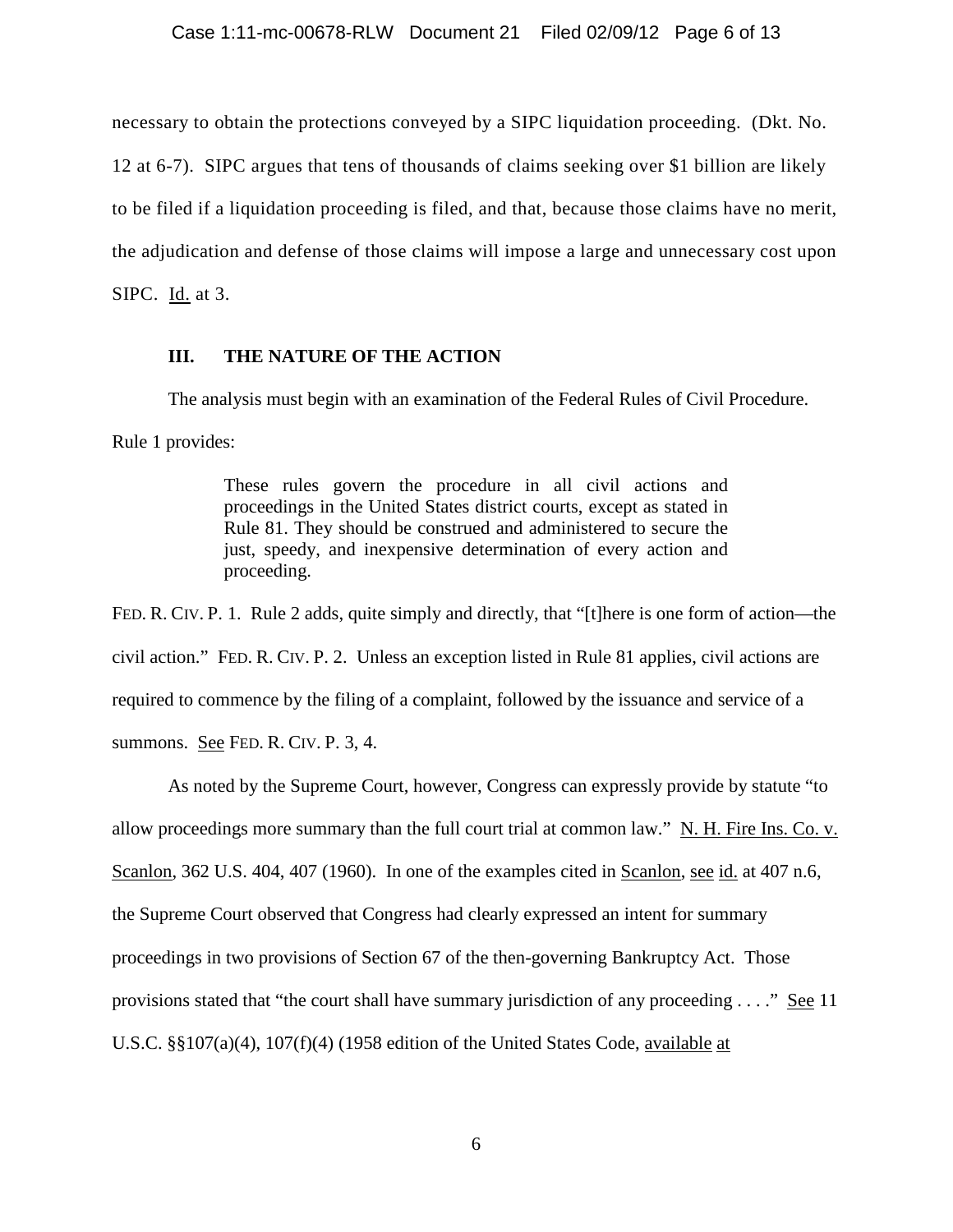#### Case 1:11-mc-00678-RLW Document 21 Filed 02/09/12 Page 7 of 13

www.heinonline.org). Thus, the intent to allow summary proceedings was explicitly conveyed in the language of the example statute.

In this matter, the statutory language is not nearly as explicit as the above-described example cited favorably by the Supreme Court in Scanlon. Here, the statute provides that "the Commission may apply to the district court of the United States . . . for an order requiring SIPC to discharge its obligations under this chapter and for such other relief as the court may deem appropriate . . . ." 15 U.S.C. § 78ggg(b) (emphasis added). The issue before the Court is whether this language also allows summary proceedings that operate as an exception to the federal rules.

To construe this statute, the Court must first begin with its plain meaning, and if the statutory language is clear, the judicial inquiry normally ends there. See Bennett v. Islamic Republic of Iran, 618 F.3d 19, 22 (D.C. Cir. 2010). If the language "is subject to more than one interpretation and the meaning of Congress is not apparent from the language itself, the court may be forced to look to the general purpose of Congress in enacting the statute and to its legislative history for helpful clues." United States v. Braxtonbrown-Smith, 278 F.3d 1348, 1352 (D.C. Cir. 2002), cert. denied, 536 U.S. 932 (2002). Even when the plain meaning of the statute is discernible, "the court must avoid an interpretation that undermines congressional purpose considered as a whole when alternative interpretations consistent with the legislative purpose are available." Id.

<span id="page-6-0"></span>In this case, the Court finds that the plain meaning of the statute is clear.<sup>[3](#page-2-0)</sup> The plain meaning of "apply" is "[t]o make a formal request or a motion  $\langle$ apply for a loan $>$  $\langle$ apply for

<sup>&</sup>lt;sup>3</sup> The SEC argues that this Court should grant some deference to its interpretation of the statutory provision, while SIPC argues that the SEC is entitled to little, if any, deference. The Court finds it unnecessary to resolve this dispute, since the plain language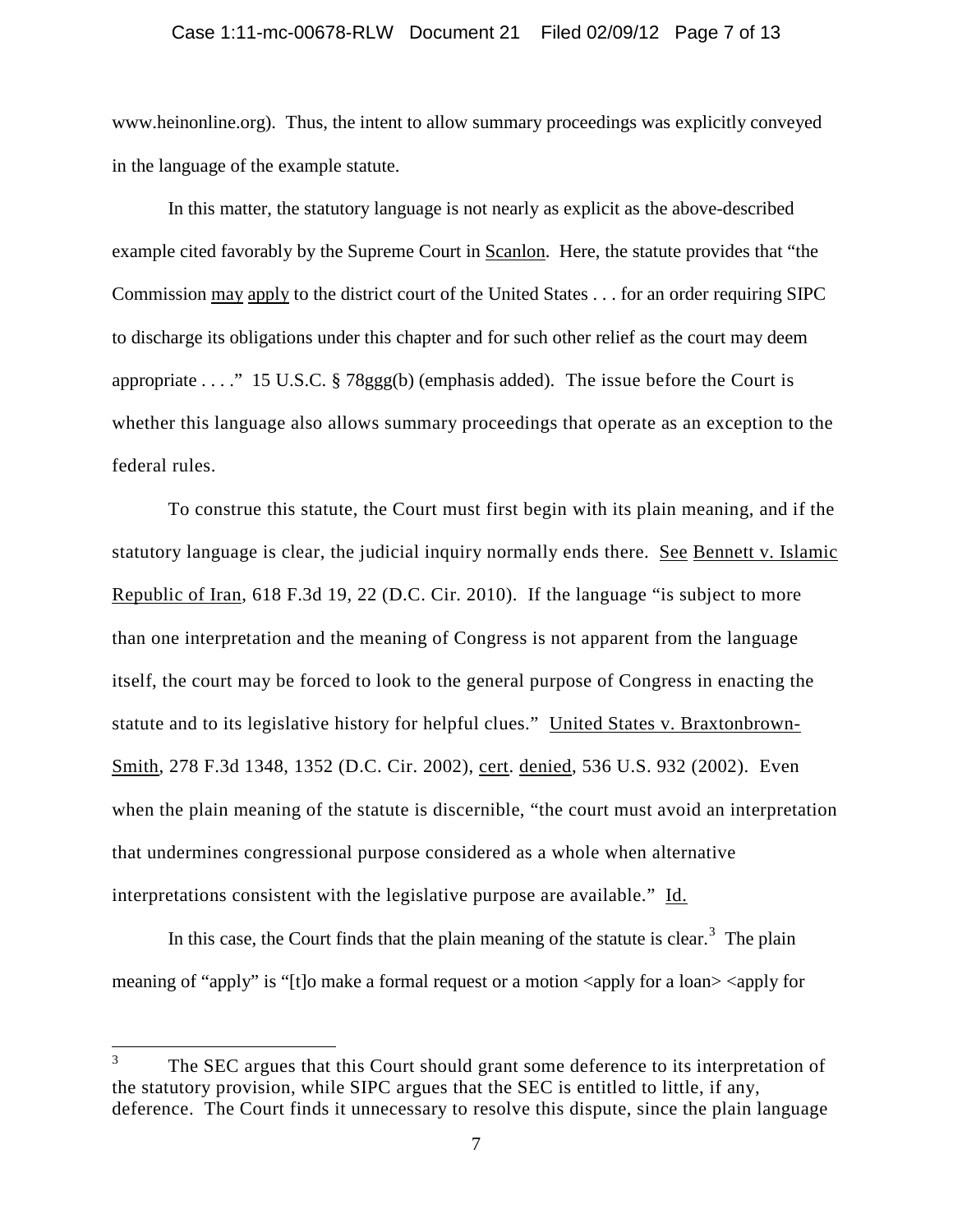### Case 1:11-mc-00678-RLW Document 21 Filed 02/09/12 Page 8 of 13

injunctive relief>. . . ." BLACK'S LAW DICTIONARY 116 (9th ed. 2009). Likewise, the plain meaning of "application" is "a request or petition" or a "motion." Id. at 115. In S.E.C. v. McCarthy, 322 F.3d 650, 656-57 (9th Cir. 2003), the court relied upon this plain meaning to hold that Congress' use of the word "application" in Section 21(e) of the Securities Exchange Act permitted the use of summary proceedings to enforce an order of the Commission. Relying upon Scanlon, the Ninth Circuit ruled that because "'applications' are distinct from 'actions,'" Congress' use of the term expressed its intent to allow a summary proceeding, rather than a fullblown civil action. Id. at 656-57. In accord with McCarthy, this Court finds that the use of the term "apply" in Section 11(b) of SIPA [15 U.S.C. § 78ggg(b)] expressed Congress' intent to permit the SEC to commence a summary proceeding. By use of the term "apply," Congress did not intend the instant matter be treated as a "suit of a civil nature."<sup>[4](#page-6-0)</sup>

The Court also concludes that the plain meaning comports with the structure and purpose of SIPA. Congress clearly intended that an application by SIPC for a protective decree should be a summary proceeding, specifying that if the debtor fails to consent to the issuance of the decree, the application shall be heard within three business days "or at such other time as the court shall

of the statute clearly expresses the intent of Congress. "When reviewing an agency's construction of the statute it administers, Chevron directs the courts first to ask whether Congress has spoken to the specific question at issue. 'If the intent of Congress is clear, that is the end of the matter; for the court, as well as the agency, must give effect to the unambiguously expressed intent of Congress.' " Meredith v. Fed. Mine Safety & Health Review Comm'n, 177 F.3d 1042, 1053 (D.C. Cir. 1999) (quoting Chevron U.S.A., Inc. v. Natural Resources Defense Council, Inc., 467 U.S. 837, 842 (1984)).

 $\overline{\phantom{a}}$ 

<span id="page-7-0"></span> $4\degree$  The question is whether the current matter falls within the meaning of "suits of a civil" nature," as Rule 1 was worded when Congress enacted SIPA. See FED. R. CIV. P. 1, advisory committee's notes to the 2007 Amendments ("The former reference to 'suits of a civil nature' is changed to the more modern 'civil actions and proceedings.' This change does not affect such questions as whether the Civil Rules apply to summary proceedings created by statute. See SEC v. McCarthy, 322 F.3d 650 (9th Cir. 2003); see also New Hampshire Fire Ins. Co. v Scanlon, 362 U.S. 404 (1960).")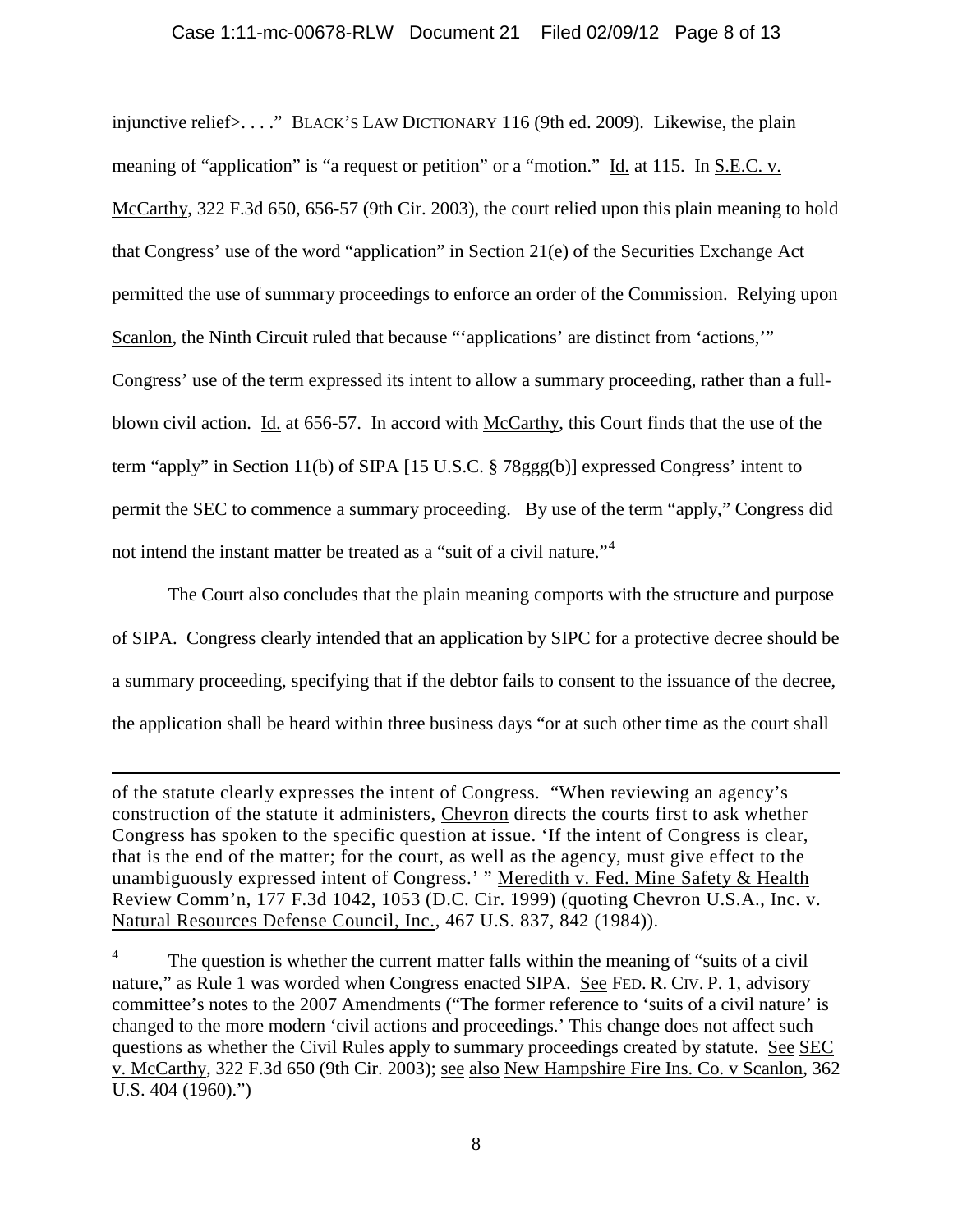#### Case 1:11-mc-00678-RLW Document 21 Filed 02/09/12 Page 9 of 13

determine, taking into consideration the urgency which the circumstances require." 15 U.S.C. § 78eee(b) $(1)(D)$ . As the SEC notes, the purpose of SIPA is to allow a prompt, summary proceeding when a protective decree is sought in order to protect the customers of the troubled SIPC member. This salient purpose would be frustrated if this Court were to hold that the statute mandated a lengthy, full-blown plenary proceeding to resolve a dispute between the SEC and SIPC over whether an application for a protective decree should be filed in the first instance.<sup>[5](#page-7-0)</sup>

SIPC places great weight on the Supreme Court's use of the word "action" to describe the means by which the SEC could proceed against SIPC. See Barbour, 421 U.S. at 421 & n.3. SIPC argues that Barbour therefore supports the contention that Congress intended that applications filed by the SEC against SIPC proceed as plenary actions. This Court disagrees. First and foremost, the issue before the Supreme Court in Barbour was whether the customers of SIPC members had an implied right to compel SIPC to file an application for a protective decree. Id. at 413-14. Determining the precise nature or characteristics of how such a matter would proceed if the SEC were to seek such compulsion was not necessary to the holding in Barbour, and therefore any statements by the Supreme Court about that issue in the opinion are dictum. Moreover, the Supreme Court was far from consistent in its dictum, because it also described a potential filing by the SEC as "seek[ing] in district court to compel the SIPC," id. at 418, and as "enforcement by [the SEC] in court of the obligations imposed upon [SIPC]," id. at 420. Thus, the selected dictum from Barbour provides no convincing support for treating the SEC

<span id="page-8-0"></span><sup>&</sup>lt;sup>5</sup> SIPC argues that because the SEC has delayed seeking action for more than one year since the failure of SGC, there is no exigency in this proceeding. While this particular matter may not be time-sensitive, Congress clearly intended for the courts to treat applications for protective decrees with a high sense of urgency generally. Thus, any lack of exigency in this instance should not change how the Court construes the overall purpose of SIPA.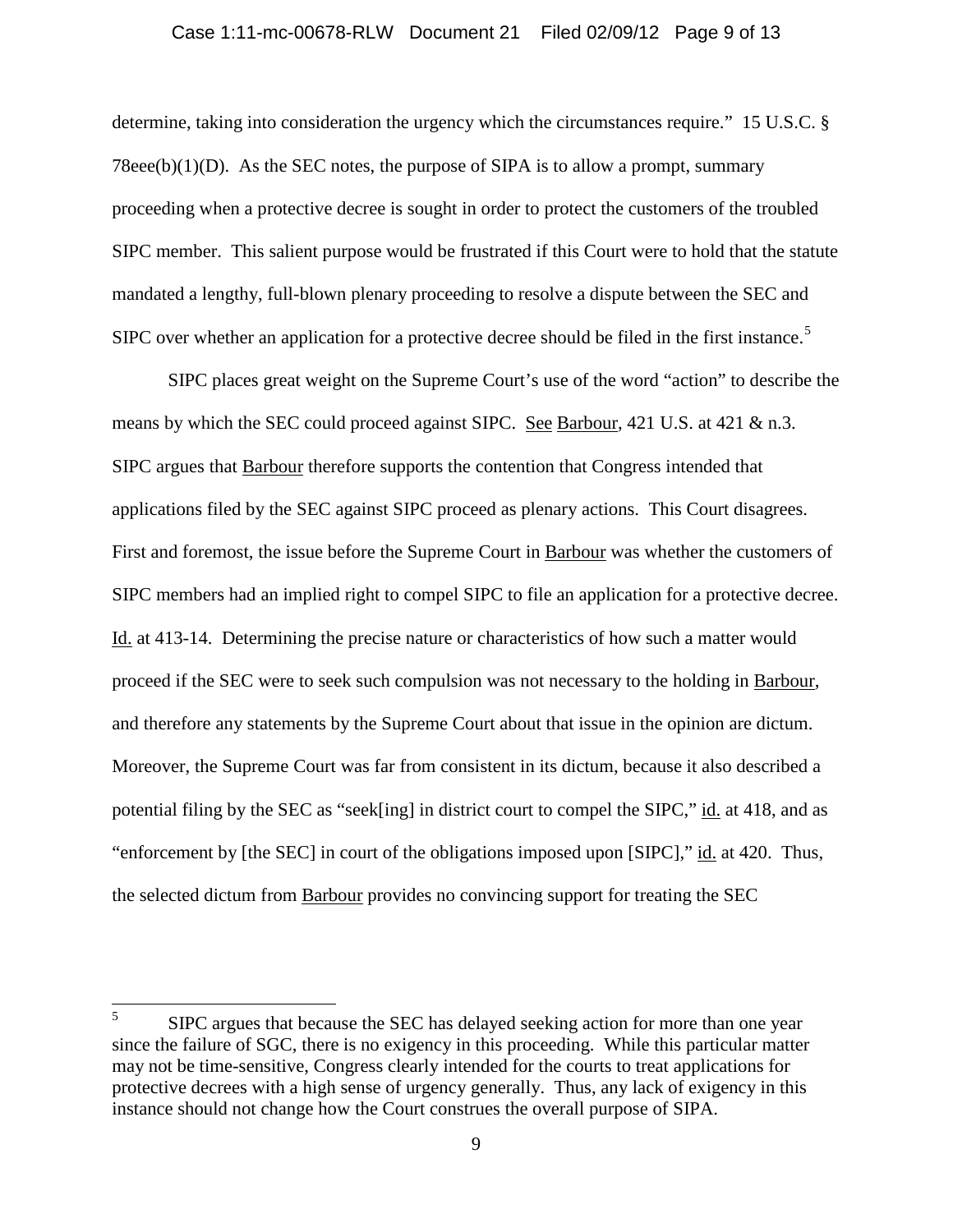Application as a plenary action, particularly since the plain language of the statute and the structure of SIPA demonstrate Congress' intent for a summary proceeding.<sup>[6](#page-8-0)</sup>

# **IV. THE SPECIFIC PROCEDURES TO BE EMPLOYED**

Because the Application of the SEC is properly construed as a summary proceeding, the full, formal procedures of the Federal Rules of Civil Procedure are neither required nor appropriate. As our Circuit Court of Appeals has explained, "'[s]ummary' proceedings by definition are those conducted 'in a prompt and simple manner.'" United States v. Hubbard, 650 F.2d 293, 310 n.66 (D.C. Cir. 1980) (quoting BLACK'S LAW DICTIONARY 1084 (5th ed. 1979)). Nonetheless, even though this is a summary proceeding, this Court has discretion to apply "some, if not all" of the Federal Rules of Civil Procedure as circumstances and justice require. See 4 CHARLES ALAN WRIGHT & ARTHUR R. MILLER, FEDERAL PRACTICE & PROCEDURE § 1026 (3d ed. 2002).

The Court will defer ruling on all of the specific procedures that will be employed in this summary proceeding. Up to this point, the parties have primarily sparred over whether this Application should proceed as a plenary or summary proceeding. Therefore, the parties have not fully briefed what procedures should apply in a summary proceeding. The Court hereby directs SIPC and the SEC to address that issue in their respective memoranda in response and reply to

<sup>&</sup>lt;sup>6</sup> For the same reasons, the Court finds unavailing SIPC's reliance on the fact that the SEC used the word "action" in their briefs before the Supreme Court in Barbour to describe the means by which the SEC could proceed against SIPC. (Dkt. #12 at 8-14). Moreover, the Court notes that during oral argument in Barbour, counsel for SIPC told the Supreme Court that a proceeding by the SEC against SIPC was "perhaps describable as in the nature of mandamus or mandatory injunction but not quite either one . . . ." Transcript of Oral Argument at 13, SIPC v. Barbour, 421 U.S. 412 (1975) (No. 73-2055). SIPC's statement during oral argument in Barbour is not helpful to its present position, since writs of mandamus fall within the exception specified in Rule 81(b) and are treated as summary proceedings. See FED. R. CIV. P. 81(b); Appeal of FTC Line of Business Report Litigation, 595 F.2d 685, 704-05 (D.C. Cir. 1978).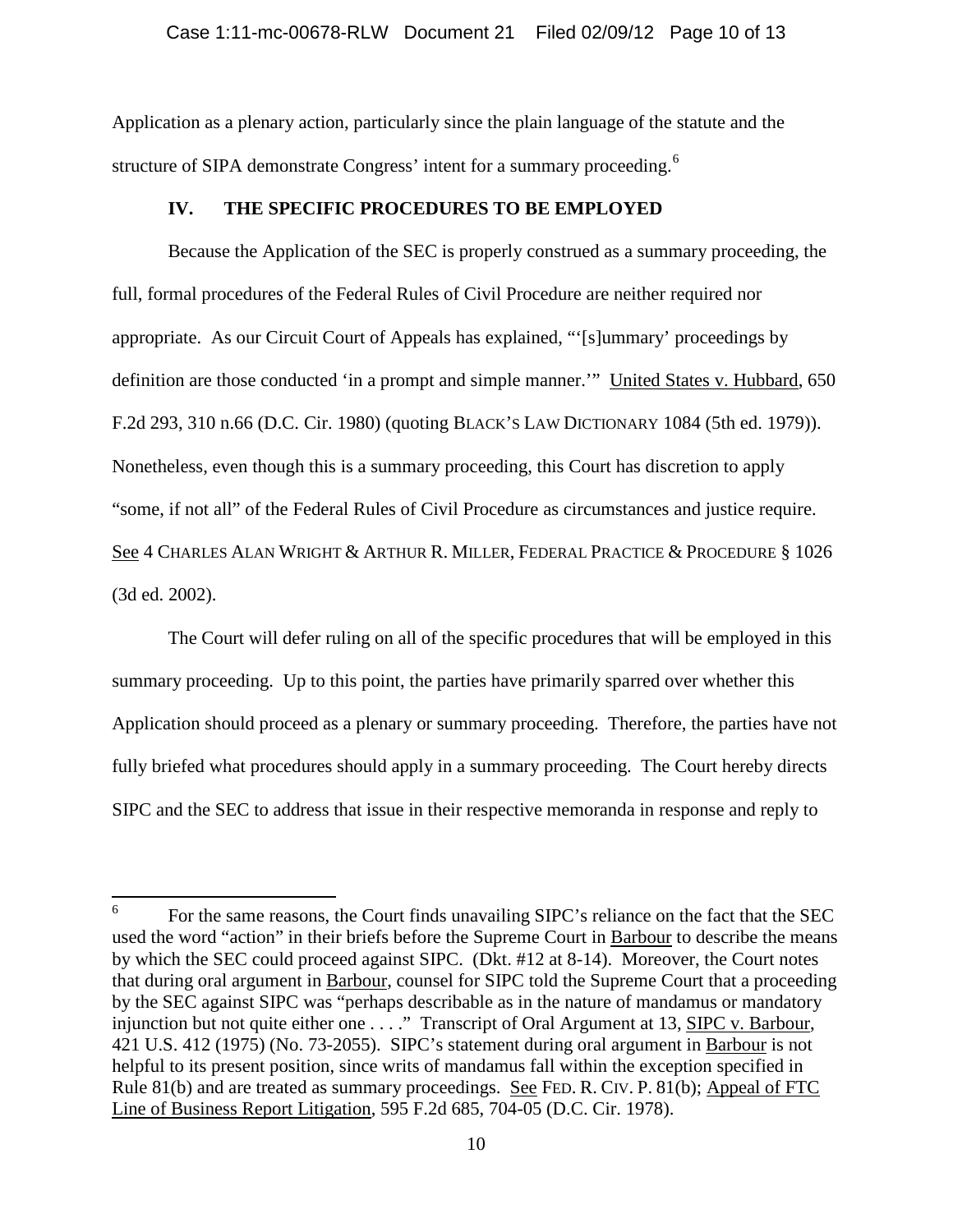#### Case 1:11-mc-00678-RLW Document 21 Filed 02/09/12 Page 11 of 13

the SEC Application. After the issues have been fully briefed, the Court can make an informed decision on specific procedures.

Nonetheless, there is one aspect of procedure that is ripe for decision now. As stated above, the SEC contends that its "preliminary determination that SGC has failed or in danger of failing to meet its obligations to customers is not subject to judicial review by this Court." (Dkt. No. 2 at 7). This contention is untenable. The statute provides that "[i]n the event of the refusal of SIPC to commit its funds or otherwise to act for the protection of customers of any member of SIPC, the Commission may apply to the district court . . . for an order requiring SIPC to discharge its obligations under this chapter . . . ." 15 U.S.C. § 78ggg(b). The plain meaning of this language makes the relief available to the SEC contingent upon an affirmative determination that SIPC has refused to commit funds or otherwise protect customers. This determination must be made by the Court, not unilaterally by the SEC. In other parts of SIPA, Congress provided that the SEC could "require" SIPC to take certain action without court intervention. See 15 U.S.C. § 78ccc(e)(3) ("[t]he Commission may . . . require SIPC to adopt, amend, or repeal any SIPC bylaw or rule, whenever adopted.") (emphasis added); 15 U.S.C. § 78ggg(c)(1) ("[t]he Commission may . . . require SIPC to furnish it with such reports and records or copies thereof as the Commission may consider necessary or appropriate in the public interest . . . .") (emphasis added). It is significant that court intervention is specified in this provision, whereby the SEC must "apply" for an order to compel action rather than simply "require" the action. The use, plain meaning and context of "apply" in Section 78ggg(b), in contrast to the use of "require" elsewhere in SIPA, strongly suggests that Congress intended that the SEC must ask this Court for relief and demonstrate that it is entitled to such relief.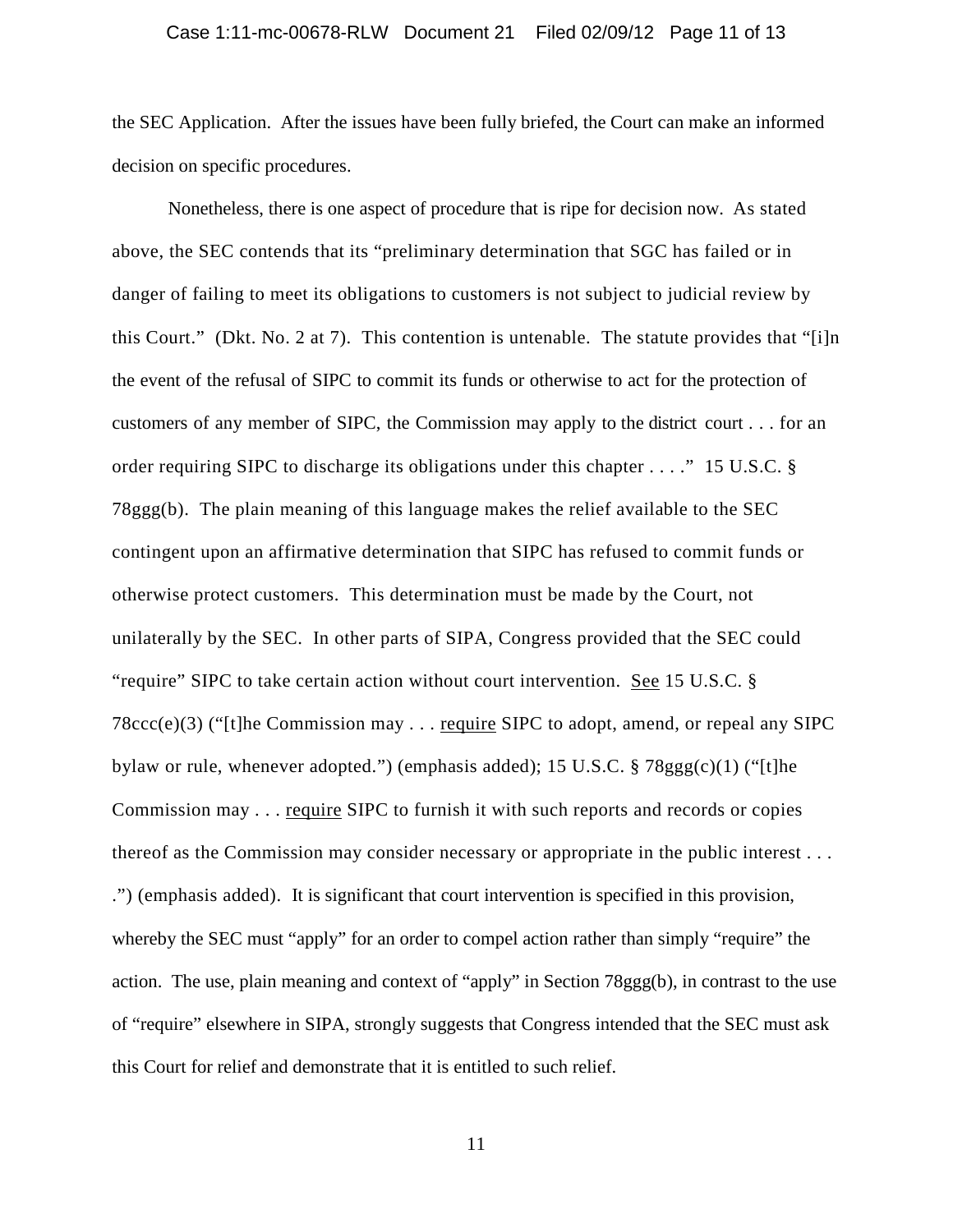This construction is supported by a review of the SIPA provision governing the situation when SIPC applies to the district court for a protective decree against a SIPC member. That statute provides that "[i]f SIPC determines -- (A) the member [of SIPC] has failed or is in danger of failing to meet its obligations to customers; and (B) one or more [other specified] conditions . . . exist with respect to such member," then "SIPC may . . . file an application for a protective decree . . . ." 15 U.S.C.  $\S$  78eee(a)(3) (emphasis added). Notwithstanding the fact that this statute might appear to be written to grant SIPC unilateral authority to "determine" whether a SIPC member "has failed or is in danger of failing to meet its obligations to customers," two Circuit Courts of Appeal have construed this language to require a *de novo* review by the district court of SIPC's determination in the face of an objection by a broker-dealer to an application brought by SIPC. See Securities and Exchange Comm'n v. Alan F. Hughes, Inc., 461 F.2d 974, 979 (2d Cir. 1972); Securities Investor Protection v. Blinder, Robinson & Co., Inc., 962 F.2d 960, 967 (10th Cir. 1992) (citing Hughes). There is no reason why a determination by the SEC that SIPC has failed to discharge its duties should not also be given *de novo* review in the face of an objection by SIPC in a proceeding brought by the SEC pursuant to Section 78ggg(b). The construction proffered by the SEC would be anomalous, since the language in Section 78ggg(b) does not make relief expressly contingent upon a "determination" by the SEC when the SEC brings an application, but Section 78eee(a)(3) expressly provides that relief is contingent upon a "determination" by SIPC when SIPC brings an application. It makes no sense to grant more deference to the SEC than is granted to SIPC, based upon language that Congress wrote in a clearly less-deferential manner.

In sum, as part of its evaluation of the instant Application, the Court must determine whether SIPC has refused to commit its funds or otherwise refused to act for the protection of